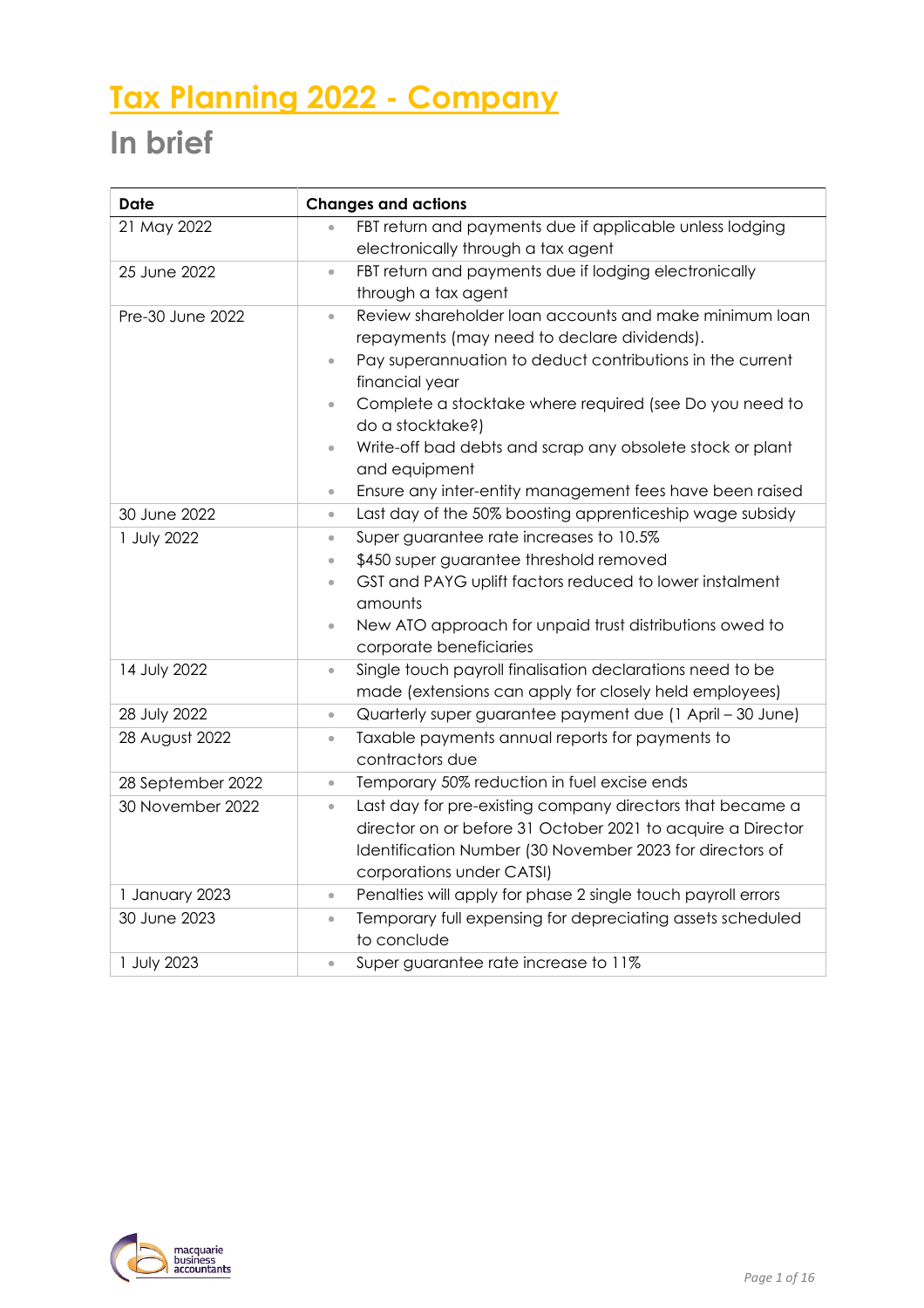# **What's new**

### **Superannuation Guarantee increases to 10.5%**

The Superannuation Guarantee (SG) rate will rise from 10% to 10.5% on 1 July 2022 and will then steadily increase by 0.5% each year until it reaches 12% on 1 July 2025.

If you have employees, what this will mean depends on your employment agreements. If the employment agreement states the employee is paid on a 'total remuneration' basis (base plus SG and any other allowances), then their take home pay might be reduced by 0.5%. That is, a greater percentage of their total remuneration will be directed to their superannuation fund. For employees paid a rate plus superannuation, then their take home pay will remain the same and the 0.5% increase will be added to their SG payments.

### **\$450 super guarantee threshold removed**

From 1 July 2022, the \$450 threshold test will be removed and all employees aged 18 or over will need to be paid superannuation guarantee regardless of how much they earn. It is important to ensure that your payroll system accommodates this change so you do not inadvertently underpay superannuation.

For employees under the age of 18, super guarantee is only paid if the employee works more than 30 hours per week.

### **Lowering tax instalments for small business – PAYG**

As you know, PAYG instalments are the regular prepayments made during the year of your tax on business and investment income. The actual amount owing is then reconciled at the end of the income year when the tax return is lodged.

Normally, GST and PAYG instalment amounts are adjusted using a GDP adjustment or uplift. For the 2022-23 income year, the Government has set this uplift factor at 2% instead of the 10% that would have applied. The 2% uplift rate will apply to small to medium enterprises eligible to use the relevant instalment methods for instalments for the 2022-23 income year:

- Up to \$10 million annual aggregated turnover for GST instalments, and
- \$50 million annual aggregated turnover for PAYG instalments

The effect of the change is that if you are using this PAYG instalment method, you will have more cash during the year to utilise. However, the actual amount of tax owing on the tax return will not change; just the amount you need to contribute during the year.

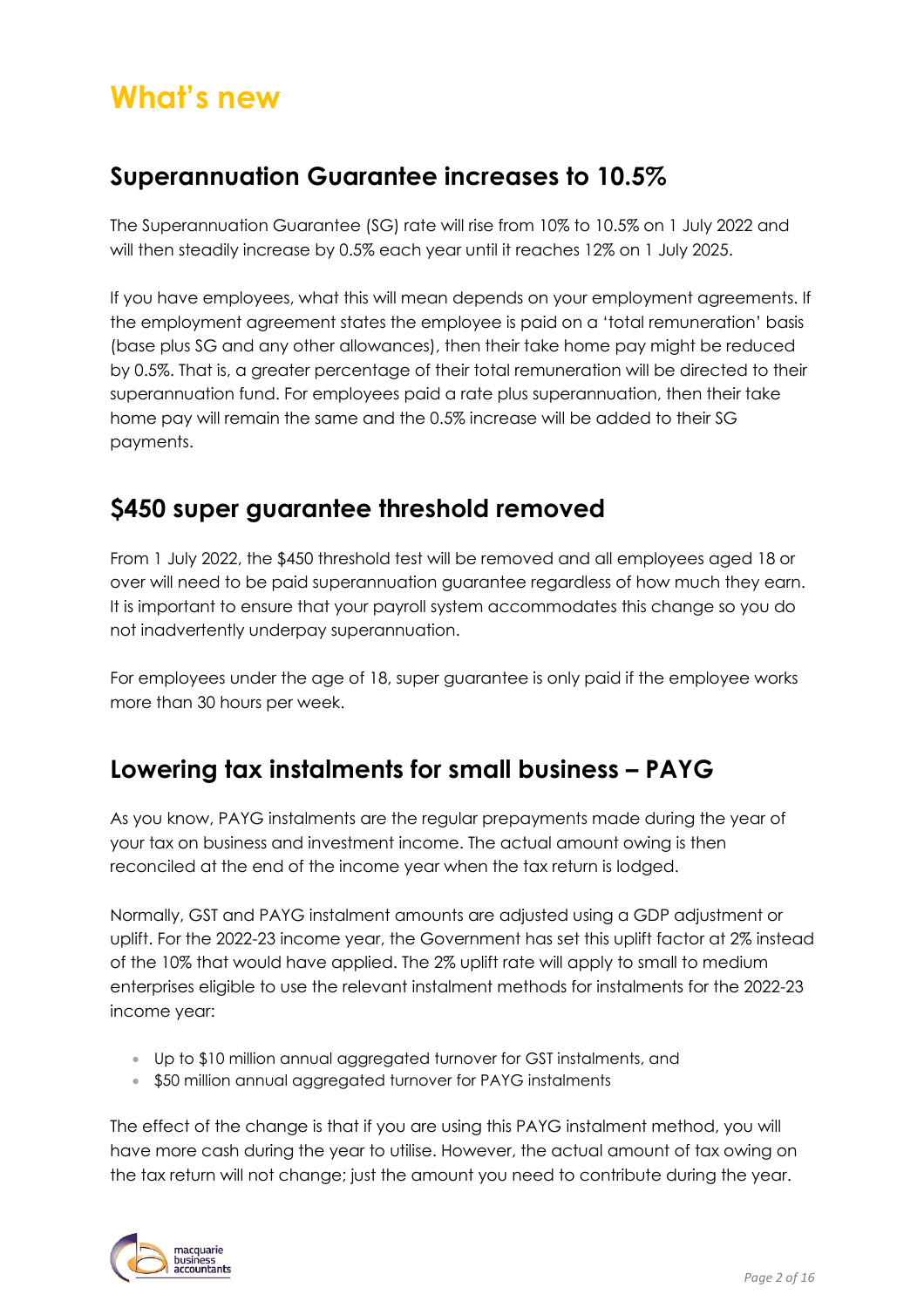## **Deductibility of COVID-19 tests**

If your business provided RAT or PCR tests to employees, these expenses should normally be deductible to the employer.

While you would then need to consider whether these benefits are subject to Fringe Benefits Tax, a FBT exemption can be available under the otherwise deductible rule. The otherwise deductible allows an employer to reduce the taxable value of the fringe benefit (and therefore the FBT liability) by the amount of the income tax deduction the employee would otherwise have been entitled to claim at the time the benefit was provided had the employee incurred the relevant cost.

From 1 July 2021, employees are now entitled to claim a deduction for the cost of a RAT or PCR test to determine whether they may attend or remain at work.

However, a deduction for the employee is not available if:

- They worked from home and didn't intend to attend their workplace
- The test was used for private purposes (for example, to tests the kids before school).

If COVID-19 tests have been provided, the relevant documentation will need to be in place and a declaration signed by the employee.

### **Rules tightened for companies entitled to trust income**

New guidance from the ATO tightens the rules around unpaid distributions owed by trusts to companies and applies to unpaid distributions arising on or after 1 July 2022. If the amount owed by the trust is deemed to be a loan then it can potentially fall within the scope of the integrity provisions in Division 7A.

Division 7A captures situations where shareholders or their related parties access company profits in the form of loans, payments or forgiven debts. If certain steps are not taken, such as placing the loan under a complying loan agreement, these amounts can be treated as deemed unfranked dividends for tax purposes and taxable at the taxpayer's marginal tax rate.

While still in draft form, the ATO's new guidance looks at when an unpaid entitlement to trust income will start being treated as a loan. The treatment of unpaid entitlements to trust income as loans for Division 7A purposes is not new. What is new is the ATO's approach in determining the timing of when these amounts start being treated as loans. Under the new guidance, if a trustee resolves to appoint income to a corporate beneficiary, then the time the unpaid entitlement starts being treated as a loan will depend on how the entitlement is expressed by the trustee (e.g., in trust distribution resolutions etc):

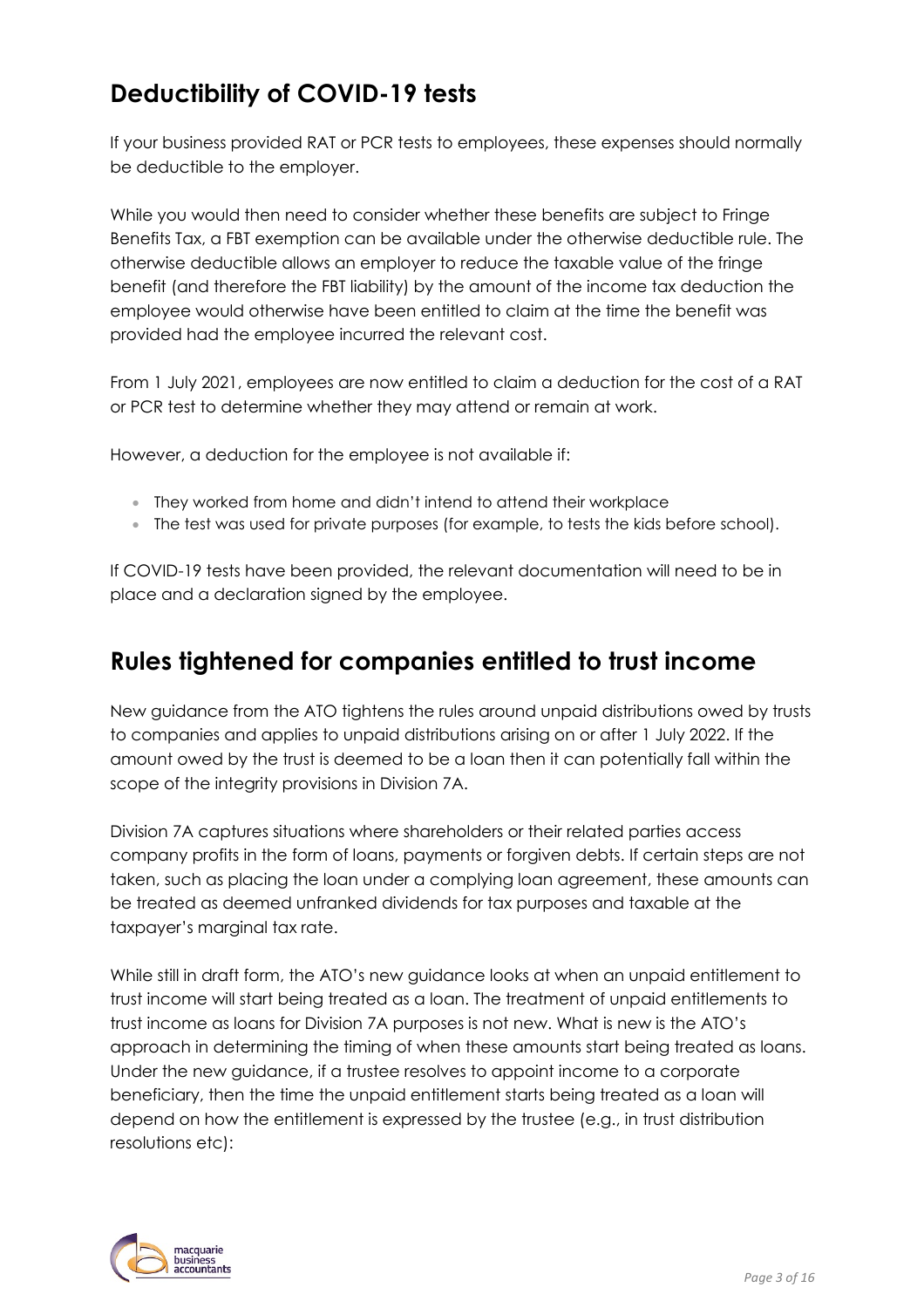- If the company is entitled to a fixed dollar amount of trust income the unpaid entitlement will generally be treated as a loan for Division 7A purposes in the year the present entitlement arises; or
- If the company is entitled to a percentage of trust income, or some other part of trust income identified in a calculable manner, the unpaid entitlement will generally be treated as a loan from the time the trust income (or the amount the company is entitled to) is calculated, which will often be after the end of the year in which the entitlement arose.

This is relevant in determining when a complying loan agreement needs to be put in place to prevent the full unpaid amount being treated as a deemed dividend for tax purposes when the trust needs to start making principal and interest repayments to the company.

The ATO's views on "sub-trust arrangements" has also been updated. Basically, the ATO is suggesting that sub-trust arrangements will no longer be effective in preventing an unpaid trust distribution from being treated as a loan for Division 7A purposes if the funds are used by the trust, shareholder of the company or any of their related parties.

While still in draft form, the new guidance represents a significant departure from the ATO's previous position in some ways. The upshot is that in some circumstances, the management of unpaid entitlements will need to change.

### **Contractor or employee?**

Many business owners assume that if they hire independent contractors they will not be responsible for PAYG withholding, superannuation guarantee, payroll tax and workers compensation obligations. However, each set of rules operates a bit differently and in some cases, genuine contractors can be treated as if they were employees. Also, correctly classifying the employment relationship can be difficult and there are significant penalties faced by businesses that get it wrong.

Two decisions handed down by the High Court recently clarify the way the courts determine whether a worker is an employee or an independent contractor. While the High Court has not disturbed the well-established practice of looking at the totality of the relationship in determining whether a worker is an employee, the Court decisions confirm that it is necessary to focus on the terms of the contract between the parties to establish the nature of the relationship.

In *CFMMEU v Personnel Contracting* and *ZG Operations Australia v Jamse*, the court placed a significant amount of weight on the terms of the written contract that the parties had entered into. The court took the approach that if the written agreement was not a sham and not in dispute, then the terms of the agreement could be relied on to determine the relationship. However, this does not mean that simply calling a worker an independent contractor in an agreement classifies them as a contractor. In this case, a labour hire contractor was determined to be an employee despite the contract stating he was an independent contractor.

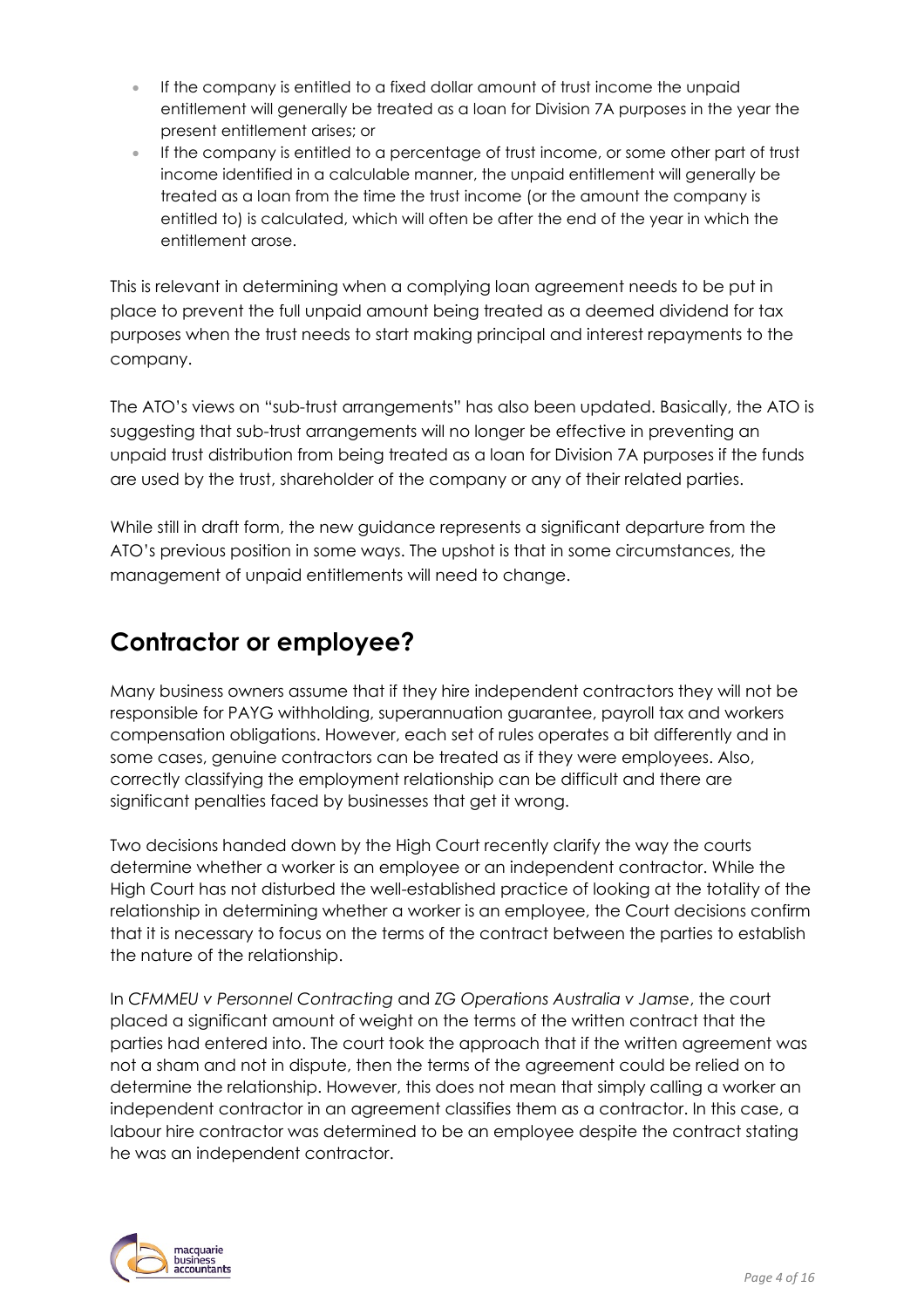That is, if it walks like a duck and quacks like a duck, it's probably a duck, even if on paper, you call it a chicken.

For employers struggling to work out if they have correctly classified their contractors as employees, it is important to review the agreements to ensure that the "rights and obligations of the parties under that contract" are consistent with an independent contracting arrangement. Merely labelling a worker as an independent contractor is not enough if the rights and obligations under the agreement are not consistent with the label.

A genuine independent contractor who is providing personal services will typically be:

- Autonomous rather than subservient in their decision-making;
- Financially self-reliant rather than economically dependent upon the business of another; and,
- Chasing profit (that is a return on risk) rather than simply a payment for the time, skill and effort provided.

Every business that employs contractors should have a process in place to ensure the correct classification of employment arrangements and review those arrangements over time. Even when a worker is a genuine independent contractor this doesn't necessarily mean that the business won't have at least some employment-like obligations to meet. For example, some contractors are deemed to be employees for superannuation guarantee and payroll tax purposes.

### **Temporary full expensing concludes 30 June 2023**

Temporary full expensing enables your business to fully expense the cost of:

- New depreciable assets
- Improvements to existing eligible assets, and
- Second hand assets

in the first year of use.

This measure enables an asset's cost to be fully deductible upfront rather than being claimed over the asset's life, regardless of the cost of the asset. The last day to utilise the expensing measures is 30 June 2023 at which point, normal depreciation arrangements will apply.

Certain expenditure is excluded from this measure, such as improvements to land or buildings that are not treated as plant or as separate depreciating assets in their own right. Expenditure on these improvements would still normally be claimed at 2.5% or 4% per year.

The car limit will continue to place a cap on the deductions that can be claimed for luxury cars \$60,733 in 2021-22 and \$64,741 in 2022-23).

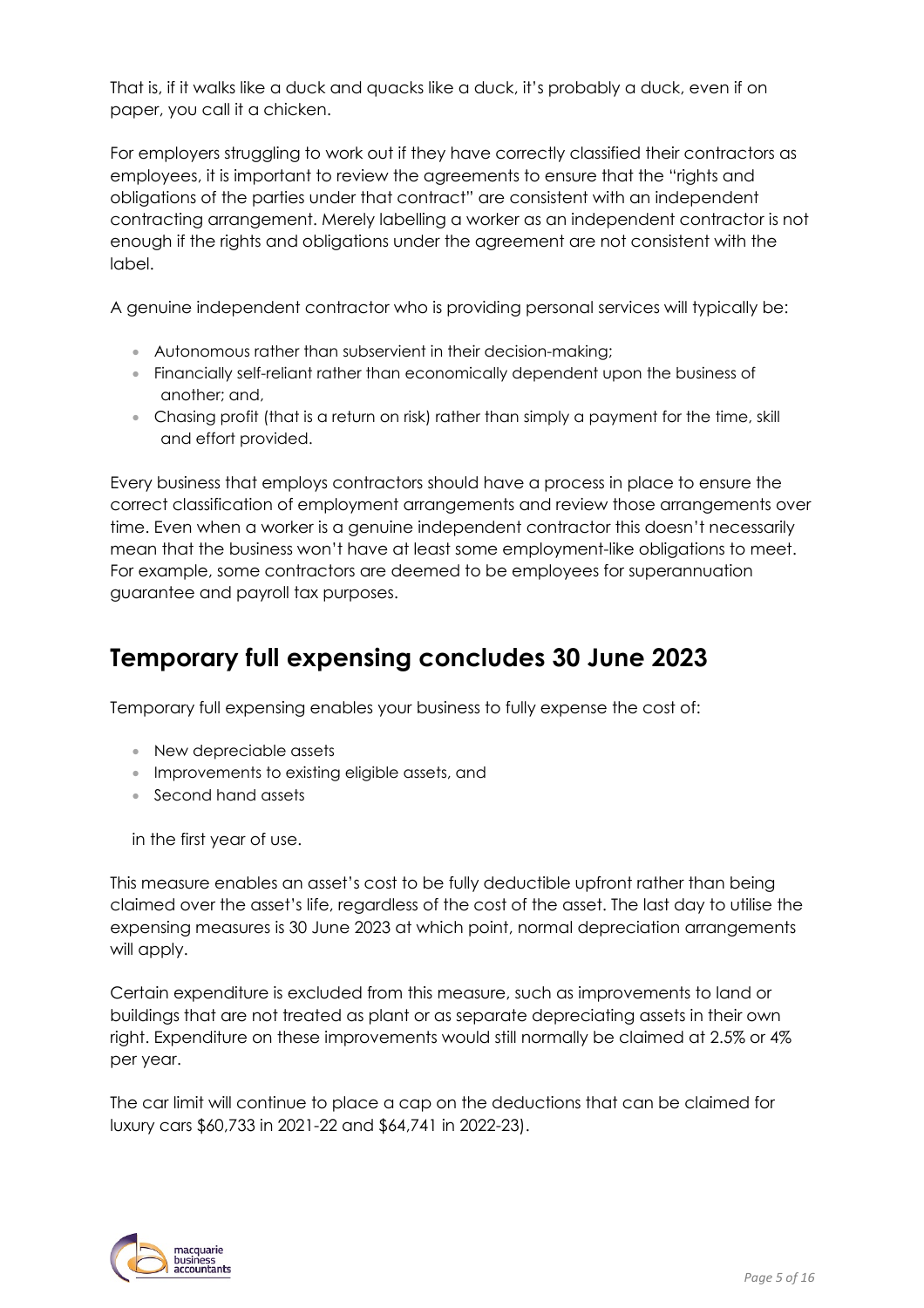#### **Small business pooling**

Small business entities (with aggregated annual turnover of less than \$10 million) using the simplified depreciation rules can deduct the full balance of their simplified depreciation general pool at the end of the income year while full expensing applies. The provisions which prevent small businesses from re-entering the simplified depreciation regime for five years if they voluntarily leave the system are suspended.

#### **Opt-out rules**

Taxpayers can choose not to apply the temporary full expensing rules to specific assets, although this choice is not currently available to small business entities that choose to apply the simplified depreciation rules for the relevant income year.

## **Tax treatment of disaster and pandemic relief payments, grants & loans**

If you received a government grant or relief to help soften the blow of a disaster, the way these grants and loans are taxed might vary.

The following pandemic related grants can be tax-free if they are received in either the 2020-21 or 2021-22 income year by a business with an aggregated turnover of less than \$50 million:

ACT state grants

• COVID-19 Business Support Grant

NSW state grants

- 2021 COVID-19 business grant
- 2021 COVID-19 JobSaver payment
- 2021 COVID-19 micro-business grant
- NSW Accommodation Support Grant
- Commercial Landlord Hardship Grant
- NSW Festival Relaunch Package
- NSW Performing Arts COVID Support Package
- NSW Performing Arts Relaunch Package
- 2022 Small Business Support Program

#### QLD state grants

• 2021 COVID-19 Business Support Grants

SA state grants

- COVID-19 Additional Business Support Grant
- COVID-19 Business Hardship Grant
- COVID-19 Business Support Grant July 2021
- COVID-19 Tourism and Hospitality Support Grant

VIC state grants

- Alpine Business Fund
- Alpine Resorts Support Program (Streams 1, 2 and 3)

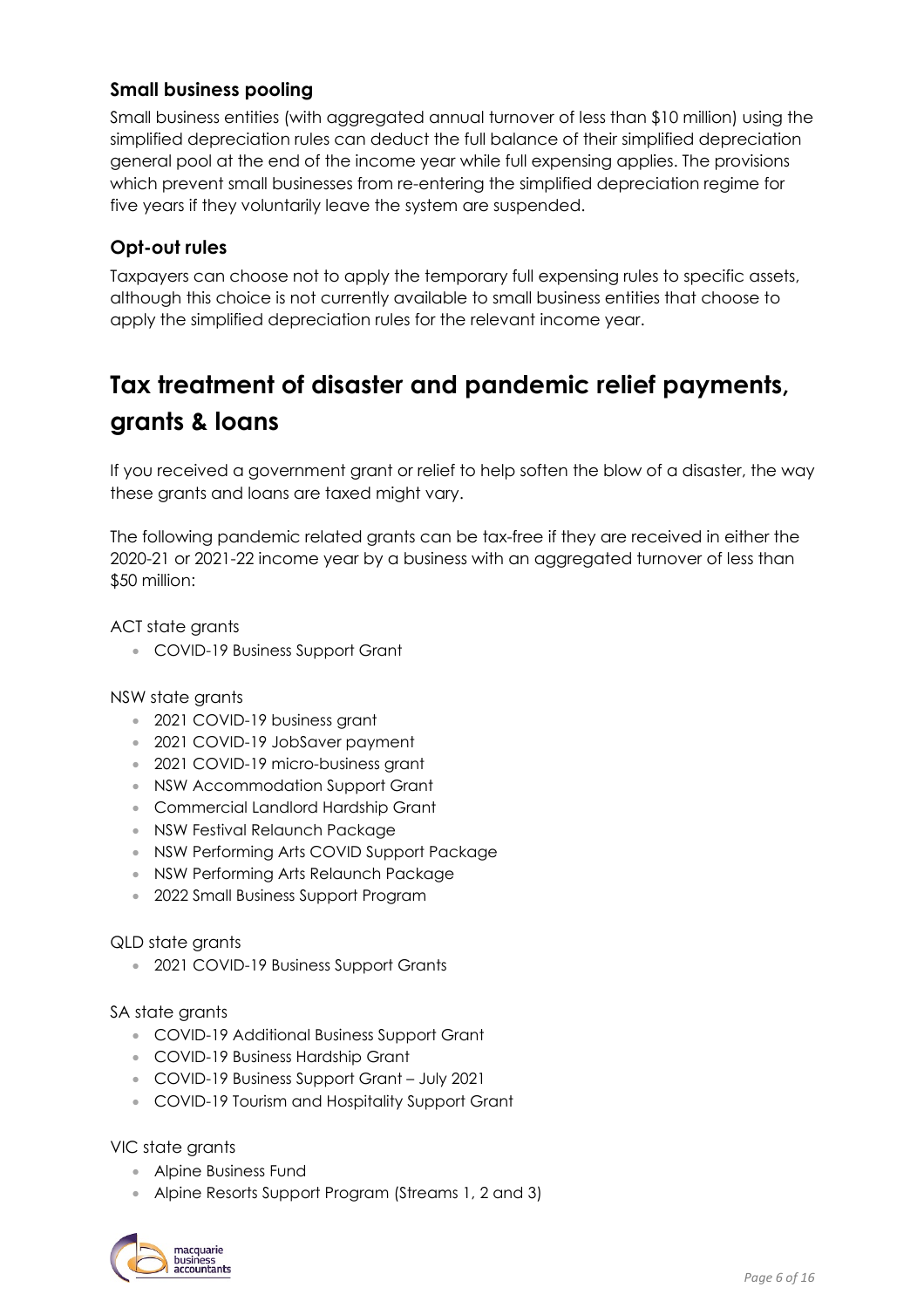- Business Continuity Fund
- Business Costs Assistance Program Round Two
- Business Costs Assistance Program Round Two July Extension
- Business Support Fund 3
- Impacted Public Events Support Program
- Independent Cinema Support Program
- Licensed Hospitality Venue Fund
- Licensed Hospitality Venue Fund 2021
- Licensed Hospitality Venue Fund 2021 July Extension
- Live Performance Support Program
- Melbourne City Recovery Fund Small business reactivation grants
- Outdoor Eating and Entertainment Package
- Small Business COVID Hardship Fund
- Sole Trader Support Fund
- Sustainable Event Business Program

If the grant you received is not tax-free, you carry on a business and the payment relates to your continuing business activities, then it is likely to be included in your assessable income for income tax purposes unless a specific exemption applies. The position can sometimes be different where the payment was made to enable you to commence a new business or cease carrying on a business.

When it comes to GST treatment, the key issue is whether the grant is consideration for a supply. That is, was the business expected to deliver something for the grant? If not, GST does not apply.

### **Director ID registration deadline looming**

The new director ID regime was introduced to prevent the use of false and fraudulent director identities and to reduce unlawful activity, such as phoenix activity.

All directors who are subject to the regime will apply for a director ID once through the Australian Business Registry Services (https://www.abrs.gov.au/director-identificationnumber ) and keep this ID for their lifetime, regardless of whether they change companies, stop being a director or move overseas.

When an individual must apply for a director ID depends on when they become a director:

| Date you become a director                  | Date you must apply           |
|---------------------------------------------|-------------------------------|
| On or before 31 October 2021                | By 30 November 2022           |
| Between 1 November 2021 and 4 April<br>2022 | Within 28 days of appointment |
| From 5 April 2022                           | Before appointment            |

For Corporation Act directors:

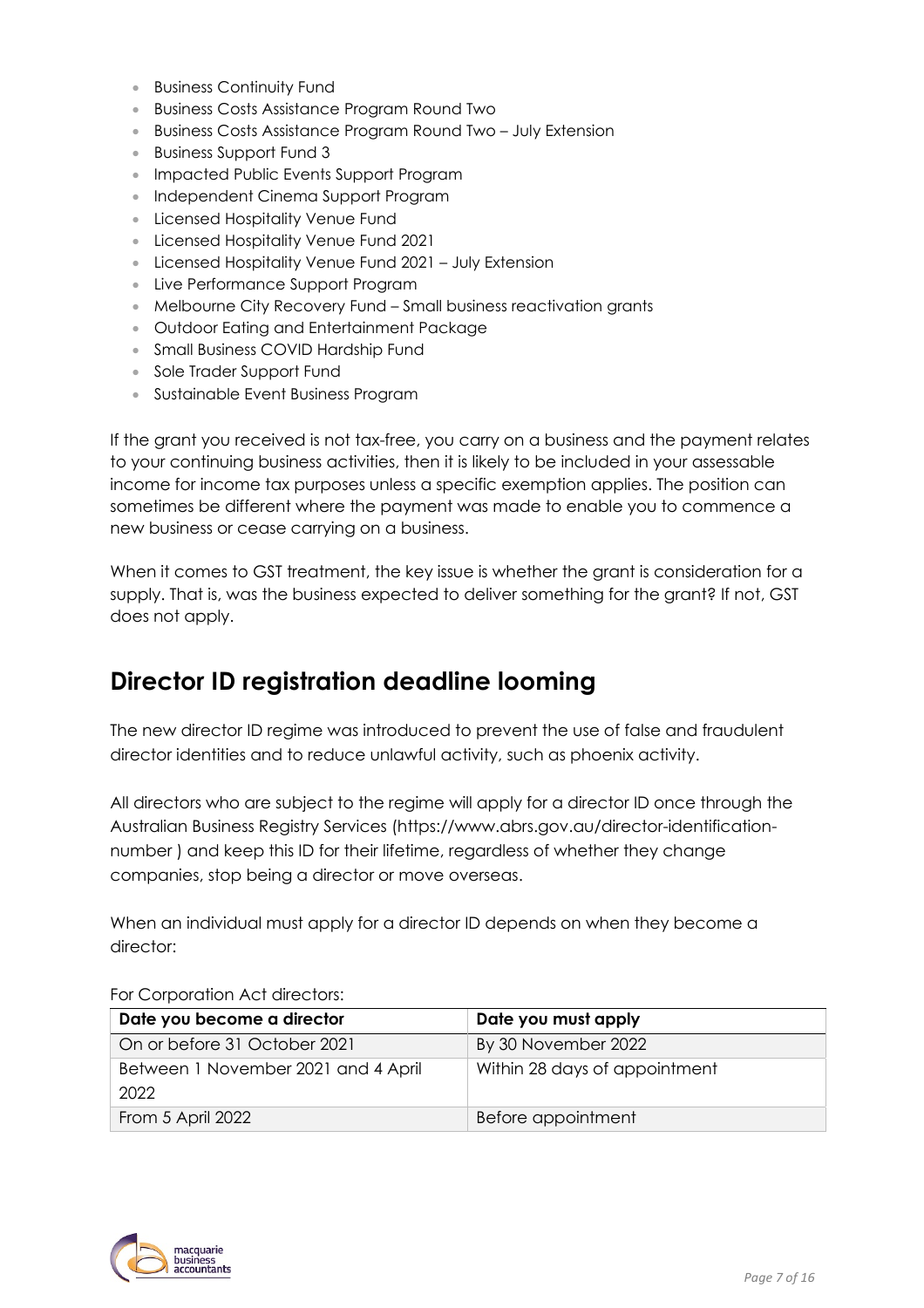The ABRS has confirmed that if an individual was already a director on or before 31 October 2021 then they have until 30 November 2022 to apply, even if they become a director of another company after 31 October 2021.

For CATSI (*Corporations (Aboriginal and Torres Strait Islander) Act 2006)* directors:

| Date you become a director   | Date you must apply |
|------------------------------|---------------------|
| On or before 31 October 2022 | By 30 November 2023 |
| From 1 November 2022         | Before appointment  |

If your company intends to appoint new directors, it is important to ensure that the requirements and timeframes to establish their director ID are met.

All directors of a company, registered Australian body, registered foreign company or Aboriginal and Torres Strait Islander corporation will need a director ID. This includes directors of a corporate trustee of self-managed super funds (SMSF). Individuals will need to obtain a director ID if they are a director or eligible officer of any of the following entities:

- A company;
- An Aboriginal and Torres Strait Islander corporation;
- A corporate trustee, for example, of a self-managed super fund;
- A charity or not-for-profit organisation that is a company or Aboriginal and Torres Strait Islander corporation;
- A registered Australian body, for example, an incorporated association that is registered with the Australian Securities and Investments Commission (ASIC) and trades outside the state or territory in which it is incorporated;
- A foreign company registered with ASIC and carrying on business in Australia (regardless of where the individual lives).

The introduction of the director ID regime is part of the Government's Modernisation of Business Registers (MBR) Program. The MBR will unify the Australian Business Register and 31 ASIC business registers, including the register of companies. In effect, the system will create one source of truth across Government agencies for individuals and entities and will be managed by the ATO.

For those concerned about their privacy, the director ID will not be searchable by the public and will not be disclosed without the consent of the director.

#### **Foreign directors and the director ID system**

Foreign directors of Australian companies have the same requirements and deadlines as Australian resident directors, however, the verification process is only accessible in paper form.

One primary and two secondary forms of identification are required to accompany the application that have been certified by a notary public or by staff at the nearest Australian embassy, high commission or consulate, including consulates headed by Austrade honorary consuls. Primary forms of identification include a birth certificate or

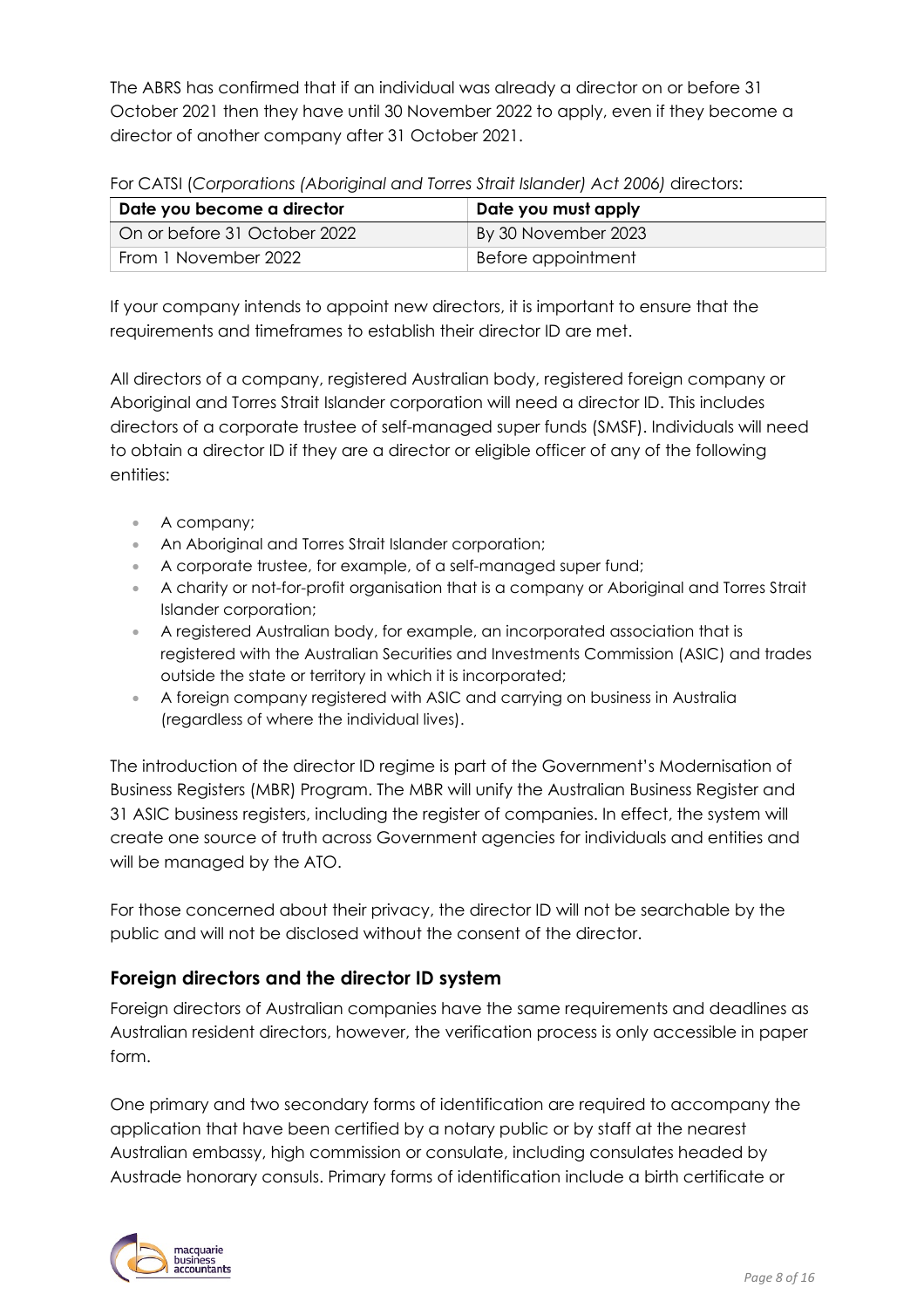passport, and secondary include driver's licence, foreign government identifier, or national photo identification card.

In the presence of the applicant, the authorised certifier must certify that each copy is a true and correct copy of the original document by sighting the original document, stamping, signing and annotating the copy of the identity document to state, 'I have sighted the original document and certify this to be a true and correct copy of the original document sighted'. initialling each page listing their name, date of certification, phone number and position.

The form and the accompanying documents will need to be sent by mail to Australian Business Registry Services using the details provided.

### **Offsetting tax losses against prior year profits**

Temporary loss carry back rules allow companies that have tax losses in the 2020, 2021, 2022 or 2023 income years to offset the losses against taxable profits made in the 2019, 2020, 2021 or 2022 income years.

This relief is provided in the form of a refundable tax offset that is claimed in the company tax return when it is lodged. To utilise the offset, the tax lodgements for the last 5 years need to be up to date.

The loss carry back rules are optional and a number of conditions need to be satisfied. If this is relevant to your company, we will discuss with you whether to claim the prior year losses or carry them forward to future years and the implications of the decisions.

## **Profits of professional services firms**

If your company operates a professional services firm, it will be important to understand the implications of finalised guidance from the ATO that applies from 1 July 2022.

The ATO guidance takes a strong stance on how the profits of professional services firms are structured and how profits flow through to the professionals involved. The ATO is specifically concerned with structures designed to divert income so the professional ends up receiving very little income directly for their work, reducing their taxable income.

Where these structures appear to be in place to divert income to create a tax benefit for the professional, Part IVA may apply. Part IVA is an integrity rule which allows the Commissioner to remove any tax benefit received by a taxpayer where they entered into an arrangement in a contrived manner in order to obtain a tax benefit. Part IVA may apply to schemes designed to ensure that the professional is not appropriately rewarded for the services they provide to the business, or that they receive a reward which is substantially less than the value of those services.

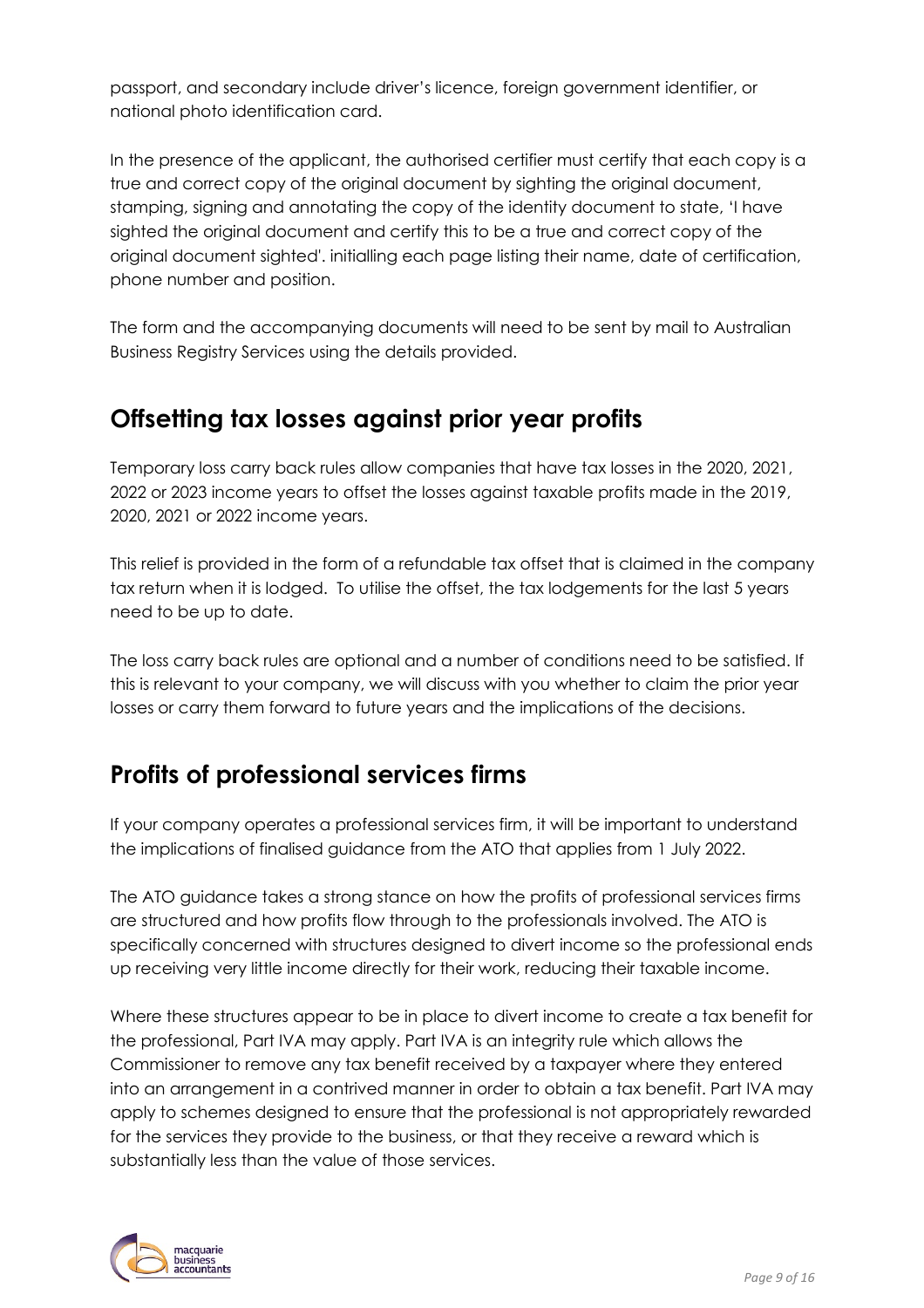The guidance, which has now been finalised, sets out a series of tests to identify a practitioner's risk level, looking at the structure of the business and how profits are distributed, and whether the structure has any high-risk features.

Some arrangements that were previously considered low risk may now fall into a higher risk zone.

For professional services firms, it will be important to assess the risk level and this needs to be done for each principal practitioner separately.

# **Areas of ATO scrutiny**

## **Cryptocurrency in the headlines**

The ATO has been very active lately trying to dispel myths about how cryptocurrency is taxed.

If your business accepts cryptocurrency as payment for goods or services, these payments are treated in the same way as any other. That is, if your business is registered for GST, the price paid by the person paying in the digital currency should include GST. Likewise, if you purchase goods or services for use in your business then you should generally be able to claim GST credits on the transaction in your activity statement, even if you used digital currency to make the purchase.

It is possible that an entity could hold cryptocurrency as trading stock if it is held for the purpose of sale or exchange in the ordinary course of a business. Any gains from the trades are then taxed in the business's income tax return. If you carry on a business of trading cryptocurrencies, that is, you approach the trading in a business-like manner, then you can generally claim losses and other business expenses as a deduction.

Even if the cryptocurrency is not held as trading stock the disposal of cryptocurrency items will generally trigger a taxing event and it will be necessary to consider whether a gain or loss needs to be recognised for tax purposes.

The tax laws can be complex in this area and it's important to ensure that you get the right advice.

It's also important to keep records of your cryptocurrency transactions. The ATO regularly runs data matching projects and has access to the data from many crypto platforms and banks.

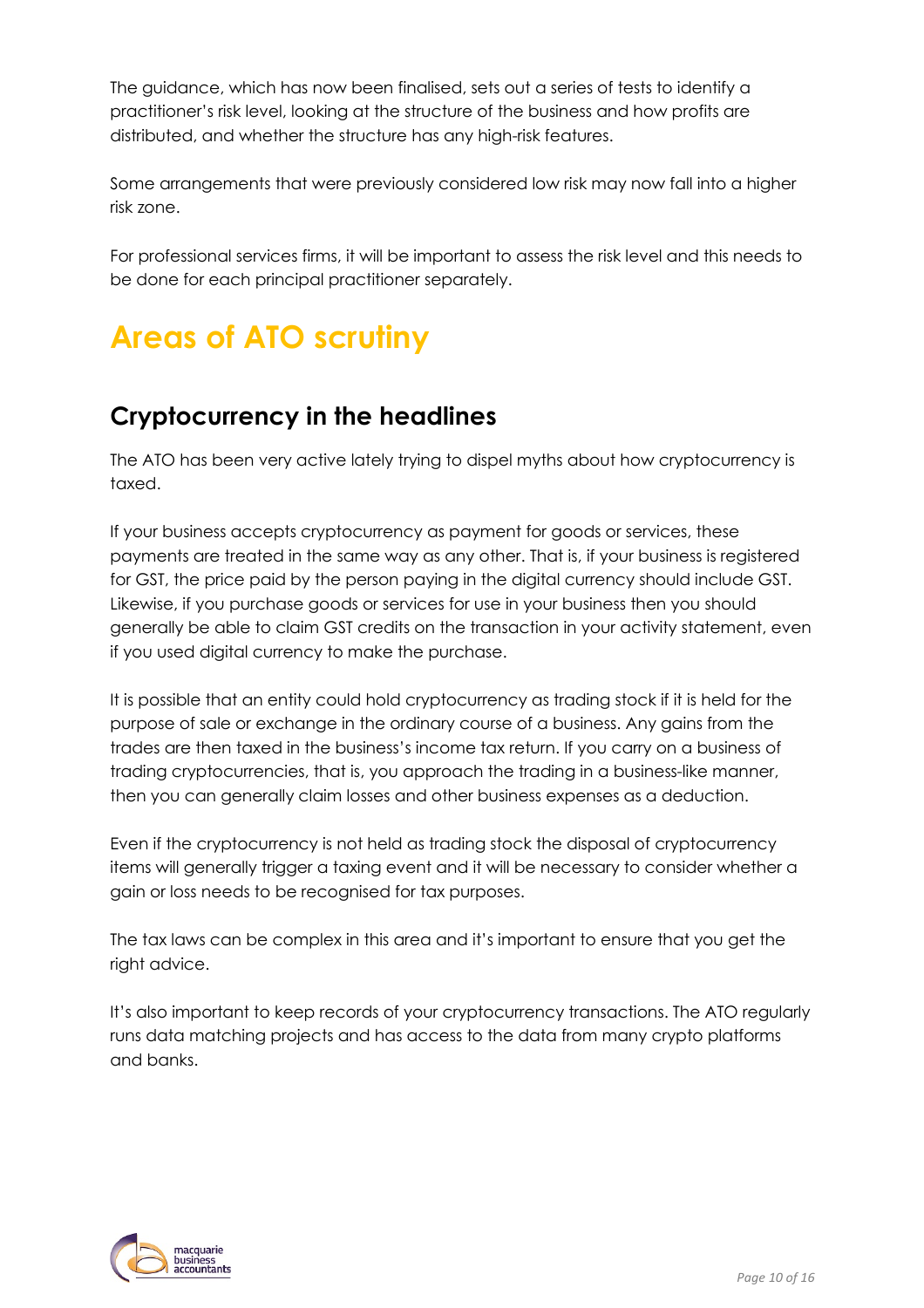# **Financial 'housekeeping'**

### **Having trouble with tax debt?**

If you are having trouble paying your tax liability, please let us know as soon as possible so we can negotiate a deferral or payment plan with the ATO on your behalf.

### **Reporting payments to contractors**

The taxable payments reporting system requires businesses in certain industries to report payments they

make to contractors (individual and total for the year) to the ATO. 'Payment' means any form of

consideration including non-cash benefits and constructive payments. Taxable payments reporting is required for:

- Building and construction services
- Cleaning services
- Courier services
- Information technology (IT) services
- Road freight services
- Security, investigation or surveillance services
- Mixed services (providing one or more of the services listed above)

The annual report is due by 28 August 2022.

### **Shareholder loan agreement minimum repayments**

Division 7A captures situations where shareholders access company profits in the form of loans, payments or forgiven debts. If certain steps are not taken, such as placing the 'payment' under a complying loan agreement, these amounts are treated as a deemed unfranked dividend and taxable at the taxpayer's marginal tax rate.

The ATO provided an extension for COVID-19 impacted taxpayers who were unable to meet their minimum loan repayments under a Division 7A loan agreement in the 2020-21 year until 30 June 2022 (where they applied for an extension). These loans will need to be brought up to date by 30 June 2022 to avoid a deemed dividend being triggered.

### **Before you roll-over your software…**

Before rolling over your accounting software for the new financial year, make sure you:

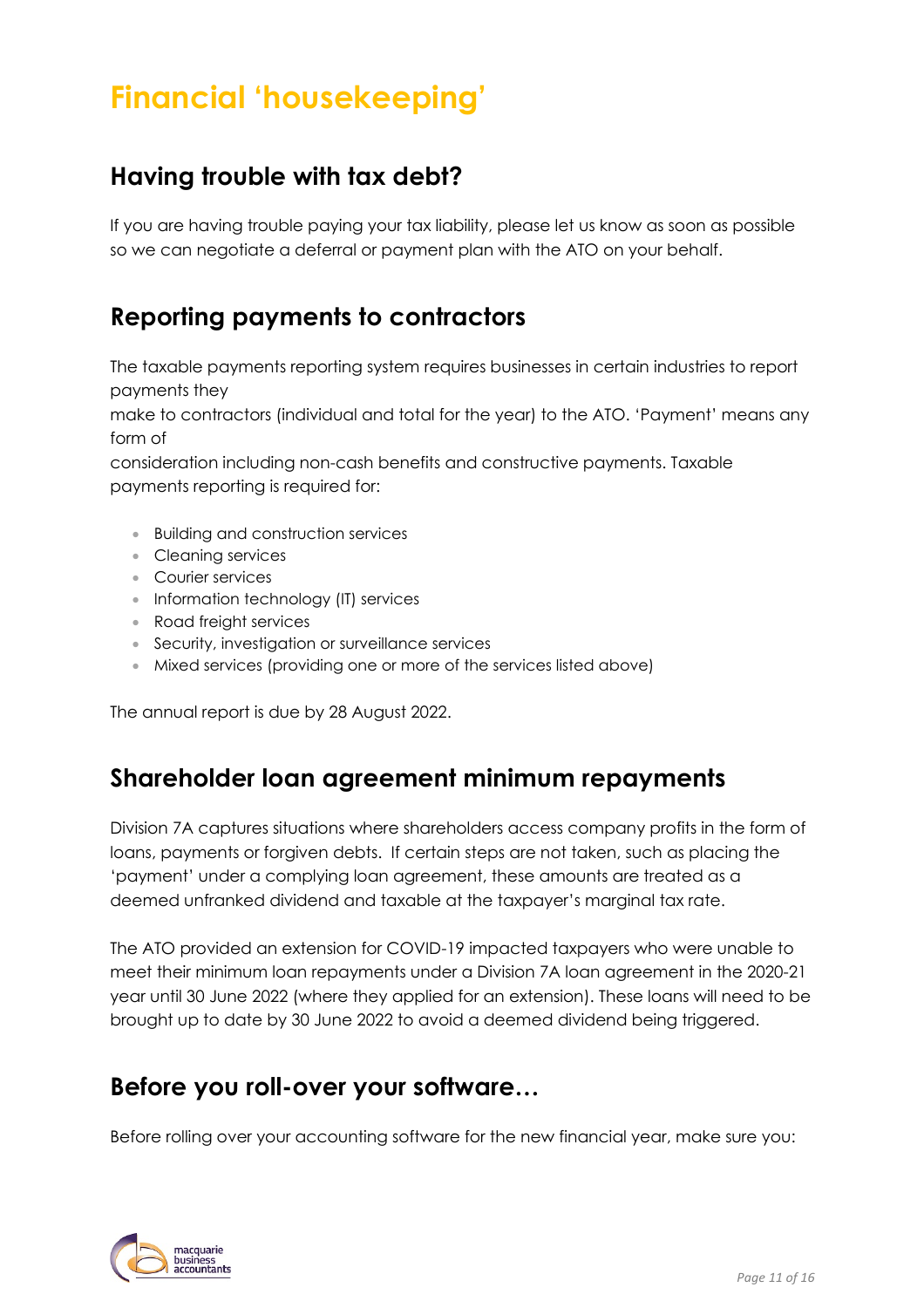- Prepare your financial year-end accounts. This way, any problems can be rectified and you have a 'clean slate' for the 2022-23 year. Once rolled over, the software cannot be amended.
- Do not perform a Payroll Year End function until you are sure that your STP finalisation declaration is correct and printed. Always perform a payroll back-up before you roll over the year.

### **Employee reporting**

#### **Single touch payroll**

For payments to employees through single touch payroll, a finalisation declaration generally needs to be made by 14 July 2022. However, there are some exceptions to this.

If the entity has 20 or more employees and some of them are closely held employees, then the finalisation declaration for the closely held employees needs to be made by 30 September.

For entities with 19 or fewer employees and which only have closely held employees the finalisation declaration should be made by due date for lodgement of the tax return of the relevant employee.

Employees will be able to access their Income Statement through their myGov account.

#### **Closely held payees**

Payments to closely held payees can be reported through STP in one of three ways:

- Reporting actual payments in real time reporting each payment to a closely held payee on or before each pay event (essentially using STP 'as normal').
- Reporting actual payments quarterly lodging a quarterly STP statement detailing these payments for the quarter, with the statement due when the activity statement is due.
- Reporting a reasonable estimate quarterly lodging a quarterly STP statement estimating reasonable year-to-date amounts paid to employees, with the statement due when the activity statement is due.

Small employers that have arm's length employees must report STP information on or before each payday regardless of the method that is chosen for reporting payments to closely held payees.

If your business has closely held employees, it will be important to plan throughout the year to prevent problems occurring at year end.

#### *Reportable Fringe Benefits*

Where you have provided fringe benefits to your employees in excess of \$2,000, you need to report the FBT grossed-up amount. This is referred to as a `Reportable Fringe Benefit Amount' (RFBA).

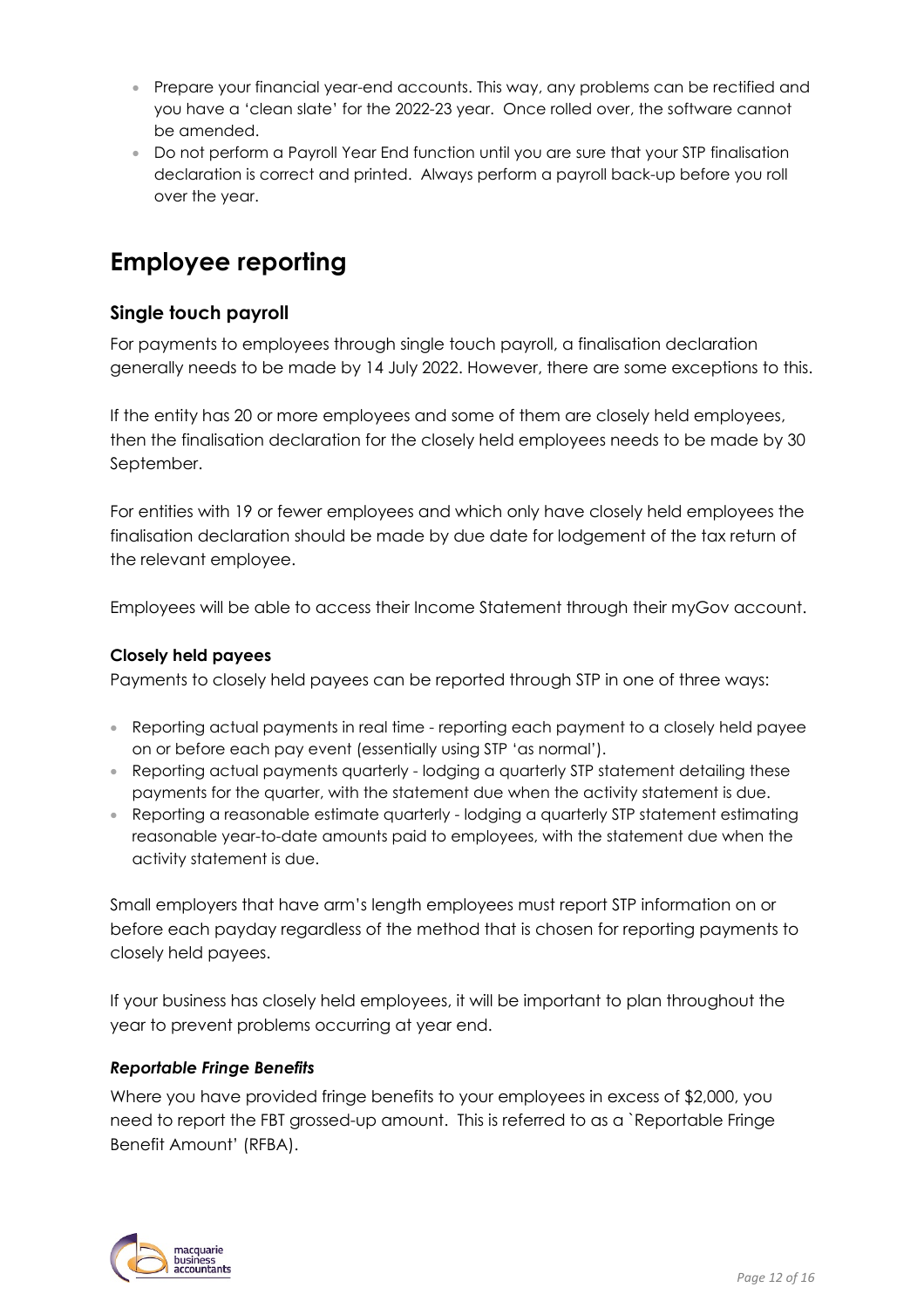## **Do you need to do a stocktake?**

Businesses that buy and sell stock generally need to do a stocktake at the end of each financial year as the increase or decrease in the value of stock is included when calculating the taxable income of your business.

If your business has an aggregated turnover below \$50 million you can use the simplified trading stock rules. Under these rules, you can choose not to conduct a stocktake for tax purposes if the difference in value between the opening value of your trading stock and a reasonable estimate of the closing value of trading stock at the end of the income year is less than \$5,000. You will need to record how you determined the value of trading stock on hand.

If you do need to complete a stocktake, you can choose one of three methods to value trading stock:

- **Cost price** all costs connected with the stock including freight, customs duty, and if manufacturing, labour and materials, plus a portion of fixed and variable factory overheads, etc.
- **Market selling value** the current value of the stock you sell in the normal course of business (but not at a reduced value when you are forced to sell it).
- **Replacement value** the price of a substantially similar replacement item in a normal market on the last day of the income year.

A different basis can be chosen for each class of stock or for individual items within a particular class of stock. This provides an opportunity to minimise the trading stock adjustment at year-end. There is no need to use the same method every year; you can choose the most tax effective option each year. The most obvious example is where the stock can be valued below its purchase price because of market conditions or damage that has occurred to the stock. This should give rise to a deduction even though the loss has not yet been incurred.

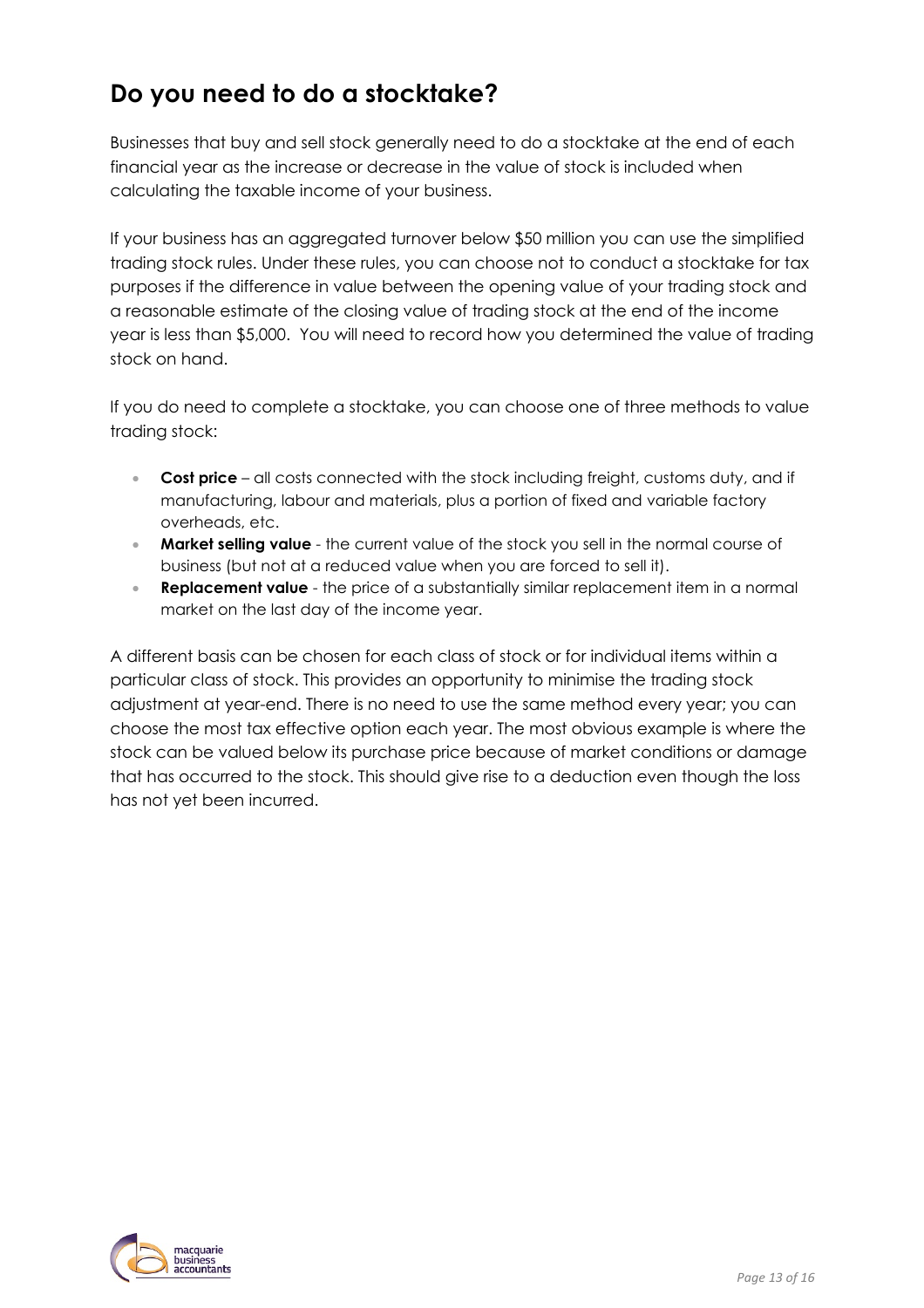# **Reduce your risks & minimise your tax**

## **Top tax tips**

#### **1. Declare dividends to pay any outstanding shareholder loan accounts**

If your company has advanced funds to a shareholder or related party, paid expenses or allowed a shareholder or other related party to use assets owned by the company, then this can be treated as a taxable dividend. The regulators expect that top-up tax (if any applies) should be paid by shareholders at their marginal tax rate once they have access to these profits. This is unless a complying loan agreement is in place.

If you have any shareholder loan accounts from prior years that were placed under complying loan agreements, the minimum loan repayments need to be made by 30 June 2022. It may be necessary for the company to declare dividends before 30 June 2022 to make these loan repayments.

*The tax rules in this area can be extraordinarily complex and can lead to some very harsh tax outcomes. It is important to talk to us as soon as possible if you think your company has made payments or advanced funds to shareholders or related parties.* 

#### **2. Directors' fees and employee bonuses**

Any expected directors' fees and employee bonuses may be deductible for the 2021-22 financial year if you have 'definitely committed' to the payment of a quantified amount by 30 June 2022, even if the fee or bonus is paid to the employee or director after 30 June 2022.

You would generally be definitely committed to the payment by year-end if the directors pass a properly authorised resolution to make the payment by year-end. The employer should also notify the employee of their entitlement to the payment or bonus before year-end.

The accrued directors' fees and bonuses need to be paid within a reasonable time period after year-end.

#### **3. Write-off bad debts**

To be a bad debt, you need to have brought the income to account as assessable income and given up all attempts to recover the debt. It needs to be written off your debtors' ledger by 30 June. If you don't maintain a debtors' ledger, a director's minute confirming the write-off is a good idea.

#### **4. Review your asset register and scrap any obsolete plant**

Check to see if obsolete plant and equipment is sitting on your depreciation schedule. Rather than depreciating a small amount each year, if the plant has become obsolete, scrap it and write it off before 30 June. Small business entities can choose to pool their

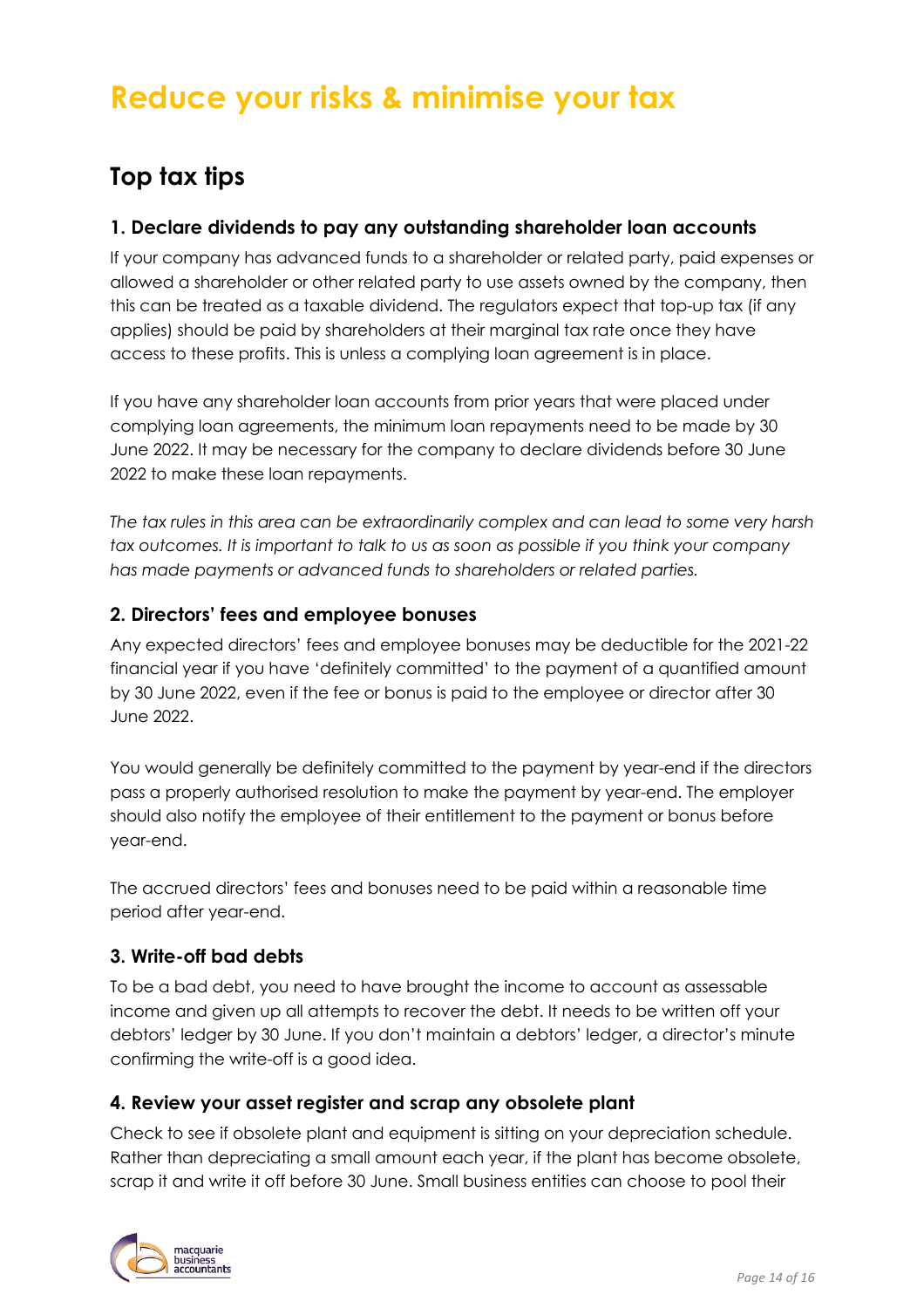assets and claim one deduction for each pool. This means you only have to do one calculation for the pool rather than for each asset.

### **5. Bring forward repairs, consumables, trade gifts or donations**

To claim a deduction for the 2021-22 financial year, consider paying for any required repairs, replenishing consumable supplies, trade gifts or donations before 30 June.

#### **6. Pay June quarter employee super contributions now**

Pay June quarter super contributions this financial year if you want to claim a tax deduction in the current year. The next quarterly superannuation guarantee payment is due on 28 July 2022. However, some employers choose to make the payment early to bring forward the tax deduction instead of waiting another 12 months.

Don't forget yourself. Superannuation can be a great way to get tax relief and still build your personal wealth. Your personal or company sponsored contributions need to be received by the fund before 30 June to be deductible.

#### **7. Realise any capital losses and reduce gains**

Neutralise the tax effect of any capital gains you have made during the year by realising any capital losses – that is, sell the asset and lock in the capital loss. These need to be genuine transactions to be effective for tax purposes.

#### **8. Raise management fees between entities by June 30**

Where management fees are charged between related entities, make sure that the charges have been raised by 30 June. Where management charges are made, make sure they are commercially reasonable and documentation is in place to support the transactions. If any transactions are undertaken with international related parties then the transfer pricing rules need to be considered and the ATO's documentation expectations will be much greater. This is an area under increased scrutiny.

### **What we need from you**

This is a general list of what to have ready when we next meet with you:

- Accounts data file access (MYOB, Quickbooks, Xero, etc.,)
- Debtors & creditors reconciliation
- Stocktake if applicable (or if your business is a Small Business Entity, use the simplified trading stock rules mentioned above)
- 30 June bank statements on all relevant loan documents
- Documents on new assets bought or sold, including the date you entered the contract and the date the asset was first used or installed ready for use
- Details of any grants or disaster loans received
- Details of any insurance payouts for your business or business premises
- Payroll reconciliation
- Superannuation reconciliation
- Cash book (if applicable)